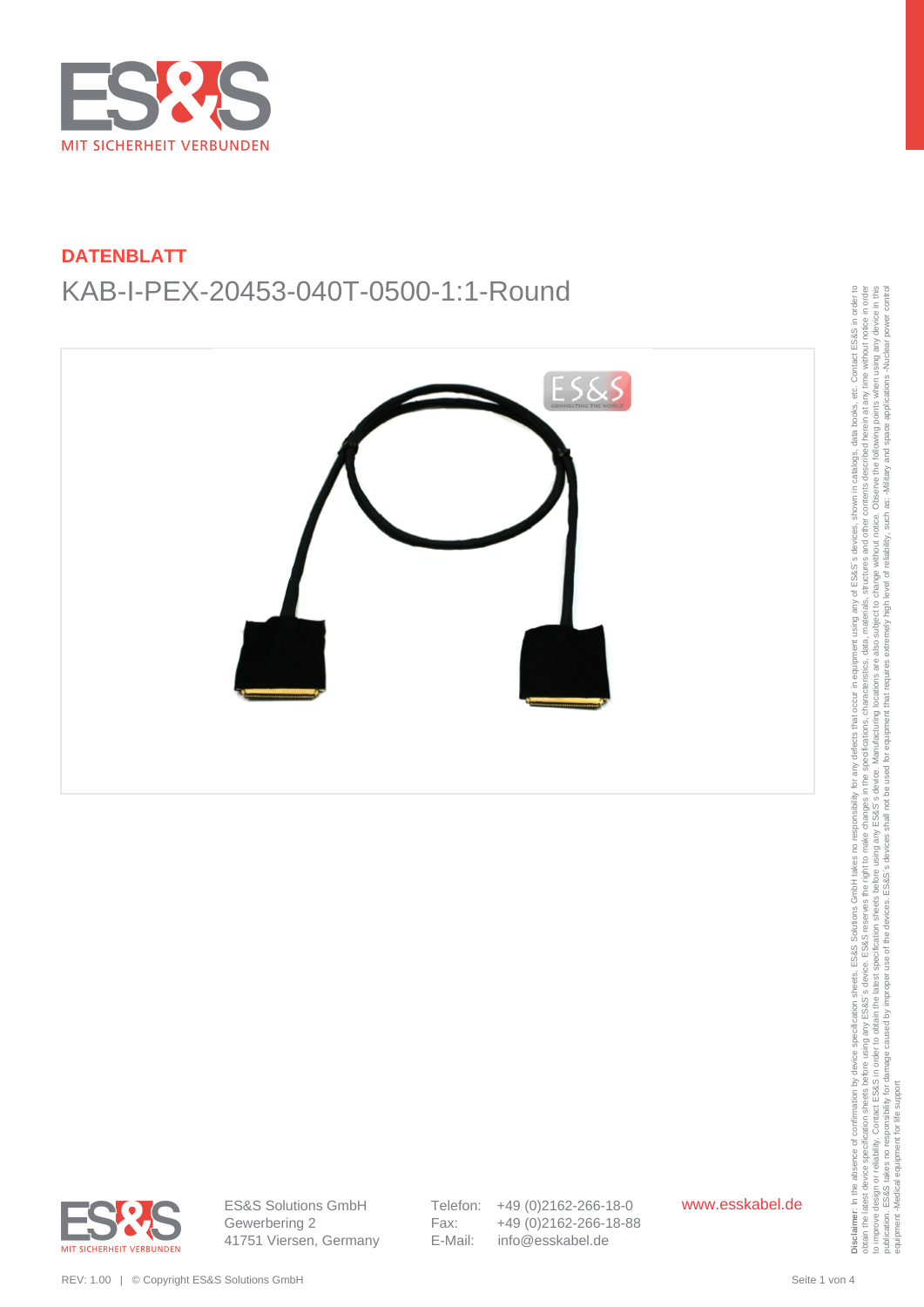

#### **BESCHREIBUNG**

I-PEX CABLINE VS series, cable for high speed LVDS applications especially for LCD display control.

#### **TECHNICAL SPECIFICATIONS:**

- $\blacksquare$  side 1: **[20453-040T](http://en.esskabel.de/steckverbinder/datasheet/ste-i-pex-20455-040e-12/55)**, pitch = 0.50 mm
- $\blacksquare$  side 2: **[20453-040T](http://en.esskabel.de/steckverbinder/datasheet/ste-i-pex-20455-040e-12/55)**, pitch = 0.50 mm
- round cable AWG40, micro-coax, **configuration 1:1**
- operating temperature: -20 °C to 85 °C
- weight: 11 g

### **FEATURES:**

- $\blacksquare$  standard cable length  $L = 500$  mm
- 40-pin connector, pitch 0.50 mm, two-sided
- flat design, counter part on PCB with maximum height of 1.00 mm
- **reliable shielding by metal frame**
- mechanical detent towards shock and vibration

This cable is also available in a 50 pole version. You can order the article under the following order number: **KAB-I-PEX-20453-050T-0500-1:1-ROUND**. In addition, the I-Pex cable is also available as a flat ribbon cable with different numbers of poles. We can offer a 20 pole version on request. Flat ribbon cable e.g. 40 poles: **[KAB-I-](https://www.esskabel.de/en/product/kab-i-pex-20453-040t-0500-1-1-flat/)[PEX-20453-040T-0500-1:1-FLAT](https://www.esskabel.de/en/product/kab-i-pex-20453-040t-0500-1-1-flat/) TECHNICAL SPECIFICATIONS:**<br>
• side 1: **2045-0407**, mich – 0.00 mm<br>
• side 1: **2045-0407**, mich – 0.00 mm<br>
• side 2: **2045-0407**, mich – 0.00 mm<br>
• sige and the MVDGO, include the large matrix 20 °C is 85°C<br>
• weight: 11

We can also offer customized solutions upon request. Please contact us. We would be pleased to submit you our nonbinding offer.

Are you looking for accessories for your I-PEX connector of the CABLINE®-VS series? Do you want to fix and lock your connector on your PCB or your board? How about a **[PULL BAR](https://www.esskabel.de/en/product/ste-i-pex-2576-040-00/)** (I-Pex part number: 2576)?

#### **40 PIN I-PEX CABLE:**

Series compatible with: JAE HD1P040MA1, TE 5-2069716-3, STARCONN 111B40-1210TA-G3, Hirose KN38-40S-0.5H, KN38B-40S-0.5H, CSTAR LS050-W40B-H10-G



ES&S Solutions GmbH Gewerbering 2 41751 Viersen, Germany Telefon: +49 (0)2162-266-18-0 Fax: +49 (0)2162-266-18-88 E-Mail: info@esskabel.de

www.esskabel.de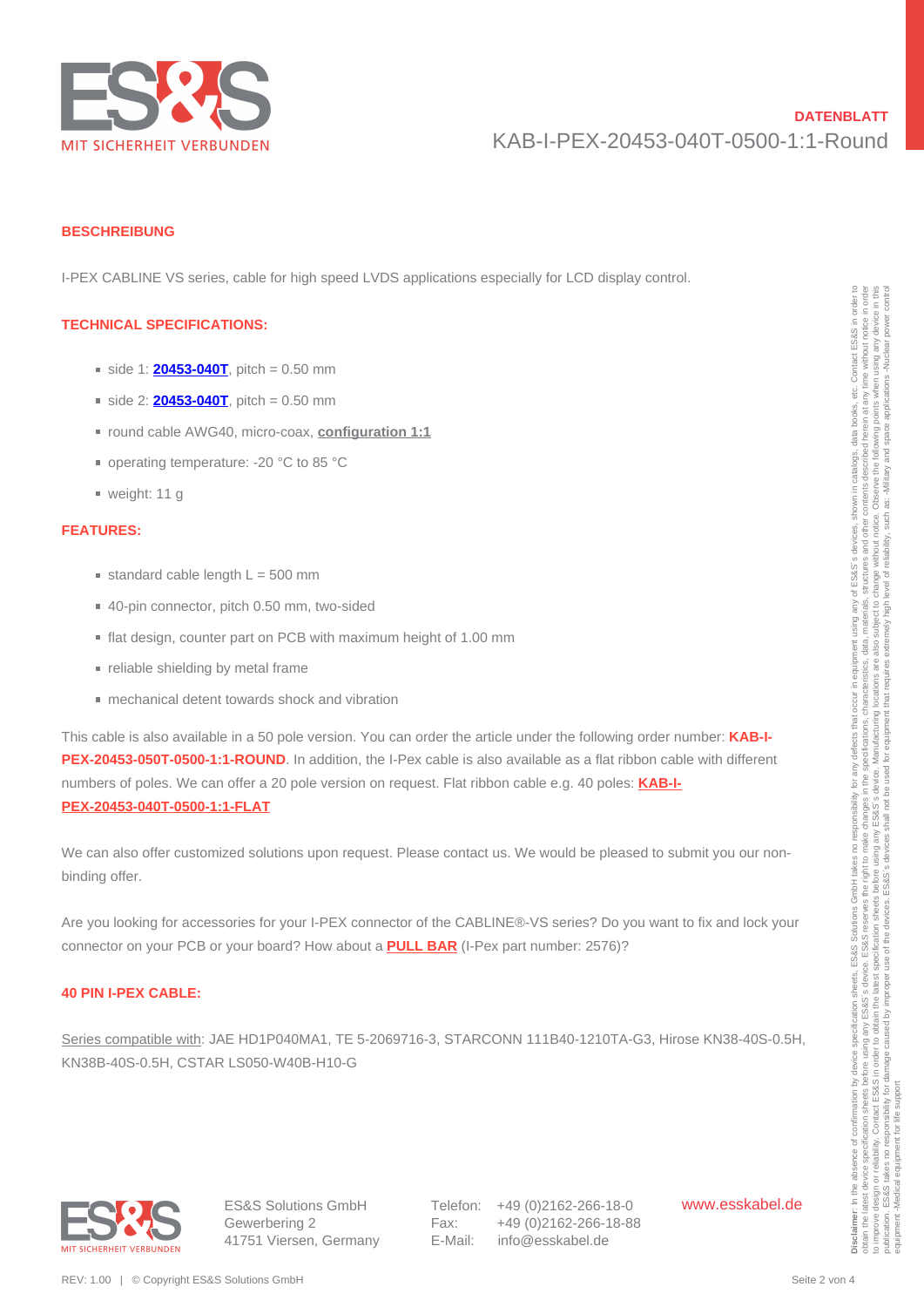

Matching connectors: STM MSAK24025P40, PK24025P40, FOXCONN GS13401-1110A-7H, JAE HD1S040HA1, STARCONN 111A40-0000RA-G3, I-PEX-20455-040E, ACES 50473040, I-PEX-20455-030E, I-PEX-20455-020E, UJU IS050-L40B-C10, STARCONN 300E40-0010RA-G3, I-PEX 20455-040E-12R

### Matching pin headers: F62240-H1210A, MSAK24025P40G

Matching displays: B101AW01 V1, B125XW01-V0, N156BGE-L21, B156HW01-V3, TVL-55682D101U-LW-I-AAN, G101EVN01.0, B173RW01\_V3, B173RW01, B156HW01 V3, N156HGE-L11\_V3.0, DLF1095?ENN?A01, UMOH-9113MD-T\_V0, HSD101PWW1-A, G101ICE-L01, TM101DDHG01-00, M101GWN9R2-2, T101UB01D02, T101VB01D01, TM101JDHG30-00, AM1280800N3TZQW-00H, G101EVN03.0, G101STN01.4, OT101CBWDLV-01, OT101CBWDLV-02, GKIGA1VNGE1E0, ET101000DH6, ET101000DM6, CLAA123FCA3, CLAA123FBA1, CLAA101NC05, CLAA133UA01, CLAA101WJ02, CLAA101WH32 CW, G101EVN03.1, G101EVN01.5, G101STN01.0, G101STN01.2, G101STN01.4, G101STN01.6, G156HCE-L01, NL192108AC13-02D, NL192108BC18-06F, TM101JDHG30-00, OT101DBWDLTH0, G156HCK-L01, G101ICE-L03, G156HAB01.0, TX34D200VM0BAA, NL192108AC21-01, AM-19201200B1TZQW-T51-A, AM-19201200B1TZQW-00-B, AM-19201080D1TZQW-A1H, AM-19201200G2-T50, LP156UD3, G150XAB03, LP156WFD, G170HAN01.1, B133HAK01.0, TM101JDHG38, PT1280101E-ILMFW-EMC04, MTD1010CZK, MCT101E0W1280800LMLIPS, CH101CLHL-001, LMT101DNLFDW, HY-070MRLA0, Mathing pin hender F67940 H-1701 M-8126 M201 Mathematics and the mini-spin methods of the mini-spin methods of the mini-spin methods of the mini-spin methods of the mini-spin methods of the mini-spin methods of the mini-s

# NV184QUM-N21, G101EAN02.2, G170HAN01.0

Matching eDP™ displays: B116XAN04.1 HW0A, N173DSE-G31, NL192108AC18-01D, LP156UD1-SPA2, B140XTK01.0, B173ZAN01.0, G156HAN01.0, B116XAN02.3, LP156UD1-SPA2, LTM340YP01, LQ133T1JW19, B156HAN03.0, LQ133T1JW14B, VVX16T020G00, LP140QH1-SPA2, LP140QH1-SPB1, B156XTN05.2, N116BGE-E42, B156XTN05.1 , LQ133T1JW14, LQ133T1JW01, LQ133T1JW02, LP125WH2-TPH1, NV116WHM-A20, B133HAN04.0, B156HAK01.0, B133HAB01.0

### **50 PIN I-PEX CABLE:**

Fits for displays: B101UAN02, B101UAN02.1, B101UAT02.2, B101UAN01.6



ES&S Solutions GmbH Gewerbering 2 41751 Viersen, Germany Telefon: +49 (0)2162-266-18-0 Fax: +49 (0)2162-266-18-88 E-Mail: info@esskabel.de

www.esskabel.de

obtain the latest device specification sheets before using any ES&S' searce. ES&S reserves the right to make changes in the specifications, characteristics, data, materials, structures and other contents described herein a Observe the following points when using any device in this to improve design or reliability. Contact ESS&S in order to obtain the latest specification sheets before using any arge before using any arges before using any arges before the Sales is device. Manufacturing locations, th publication. ES&S takes no responsibility for damage caused by improper use of the devices. ES&S's devices shall not be used for equipment that requires extremely high level of reliability, such as: Alliliary and space app i<br>Pute notice. change without subject to high are also ocations Manufacturing used for ES&S's device. pot using any s before using<br>ES&S's devi latest specification sheets to obtain the caused by improve design or reliability. Contact ES&S in order<br>blication. ES&S takes no responsibility for damage c equipment -Medical equipment for life supportequipment -Medical equipment for life suppor publication.